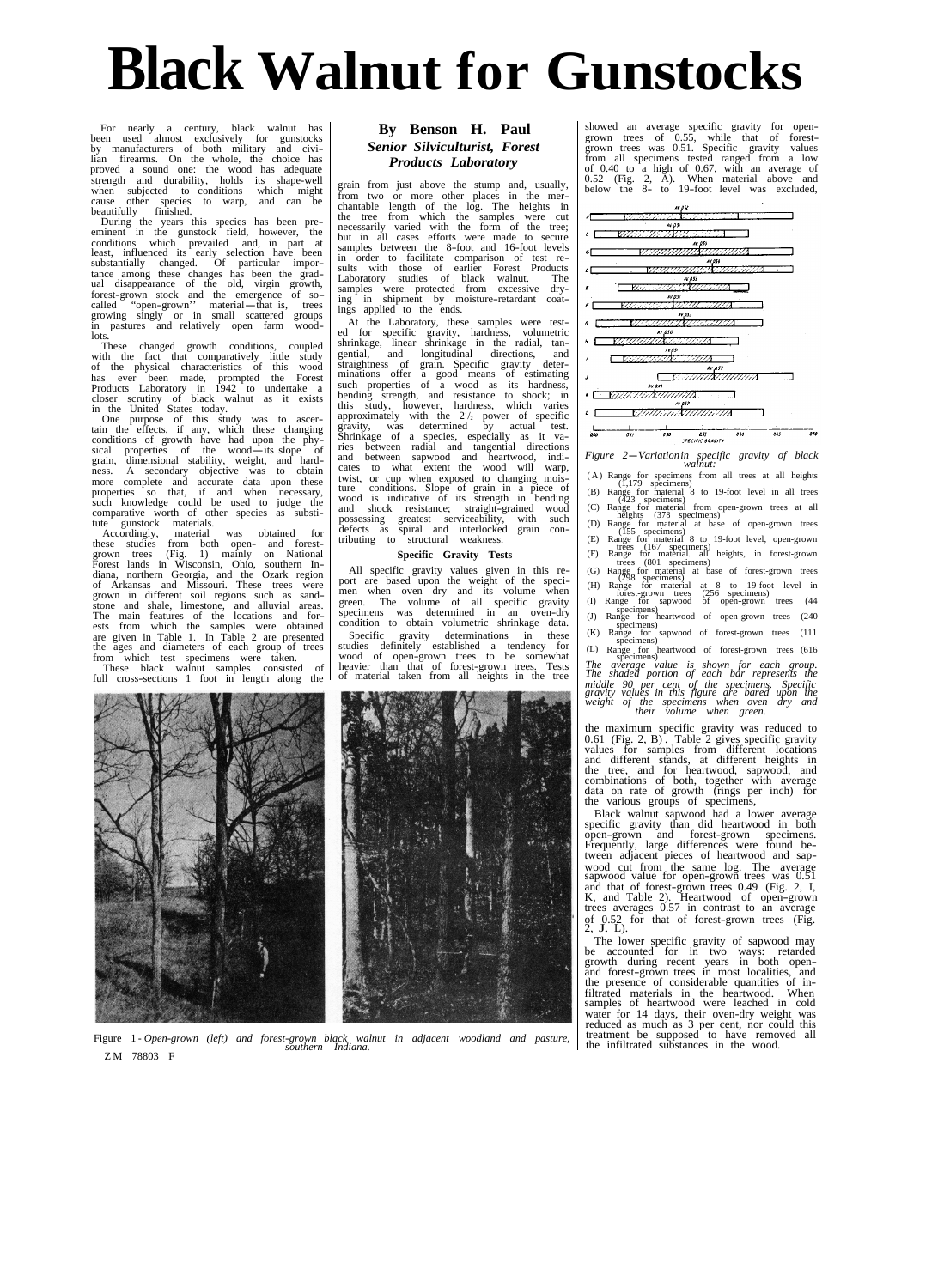|       | Shipment: Tree :<br>$M_0$ , $\ddot{\phantom{a}}$ , $M_0$ , $\ddot{\phantom{a}}$ | Location                                | :Elevation:               | Topography                                                               | Underlying rock formations<br>and soil type                                                   | Description of stand                                                                                                                                                                                                           |
|-------|---------------------------------------------------------------------------------|-----------------------------------------|---------------------------|--------------------------------------------------------------------------|-----------------------------------------------------------------------------------------------|--------------------------------------------------------------------------------------------------------------------------------------------------------------------------------------------------------------------------------|
|       | ****************                                                                |                                         | ----------<br><b>Feet</b> |                                                                          |                                                                                               |                                                                                                                                                                                                                                |
| 1565  |                                                                                 | 1-5 :Hocking County,<br>Ohio            | 850                       | steep slopes.                                                            | by glacial drift -- clay loam soil: large orowns.                                             | :Hilly with narrow ravines and :Sandstone and shale rocks covered :Open-grown trees with short trunks and                                                                                                                      |
| 1566. | $6 - 10$<br>$11 - 15$                                                           | :Lawrence County,<br>: Indiana          | 400+                      | :Moderate to steep slopes to<br>: East Fork of White River.              | :Upper slope shale and sandstone.<br>: Linestone outcrop on lower<br>slope -- clay loss soil. | (:Walnut trees with long clear trunks in farm<br>(: woodlot of mixed hardwoods.<br>(:Open-grown trees with wide crowns and short<br>(: boles: these trees adjacent above woodlot.                                              |
| 1967  | 16–21                                                                           | : Indiana                               |                           | :Grawford County, ::Fairly level creek bottom.                           | :Alluvial soil with gravel<br>: deposits.                                                     | :Moist site hardwoods -- logged 6 years ago.                                                                                                                                                                                   |
| 1567  | 22-26                                                                           | :Perry County,<br>: Indiana             |                           | :Short steep slope. Mortherly :Outcrops of limestone.<br>$:$ exposure.   |                                                                                               | :Heavily out in the past. Many saplings of<br>mixed hardwood species.                                                                                                                                                          |
| 1568  | 27-31                                                                           | :Fannin County,<br>: Georgia            | 2,200                     | iMountainous, upper slopes<br>steep. lower slopes moderate.: soil.       | :Crystalline rocks, stony loam                                                                | Open-grown trees at upper edge of former<br>old field. Moderate slope becoming steep<br>above. Trees have short boles and wide<br>crowns.                                                                                      |
| 1568  | 32-36                                                                           | :Fannin County,<br>: Georgia            | 2.200                     | :Mountainous, upper slopes<br>steep, lower slopes moderate.: soil.       | :Crystalline rocks, stony loam                                                                | :Forest-grown trees at foot of steep slope on<br>: north side of Sids Mountain. Logged 5 years<br>: ago for dead chestnut and oak stave bolts.<br>Trees numbered 35 and 36 were much younger<br>than the others of this group. |
| 1569  | $37 - 41$<br>$42 - 46$                                                          | :Madison County.<br><b>Arkansas</b>     | 1.800                     | :Mountainous, moderate slopes<br>above rock ledge near<br>Baldwin Creek. | :Sandstone-shale rocks. Very<br>: stony loam soil.                                            | (:Old woodlet of mixed hardwoods in which<br>(; walnut trees have been favored.<br>(:Open-grown walnut trees in pasture<br>(: adjačent to woodlot.                                                                             |
| 1570  | $47 - 51$                                                                       | :Quark County.<br>: Missouri            | 800                       | :Level flood plain below<br>: high cliffs.                               | :Limestone region alluvial soil.                                                              | :River bottom hardwoods culled over for<br>: best timber several years ago.                                                                                                                                                    |
| 1570  | 52-58                                                                           | :Douglas County,<br>: Missouri          | 900                       | :Small creek valley.                                                     | :Limestone rocks, gravelly to<br>: stony dry soil.                                            | :Trees on edges of small openings along<br>: creek and among adjacent upland hardwoods.                                                                                                                                        |
| 1570  | 59-60                                                                           | :Douglas County.<br>: Missouri          | 1,200                     | :Summit of broad ridge.                                                  | :Limestone region, stony clay loan<br>: 0011.                                                 | :Open-grown trees along a fence.                                                                                                                                                                                               |
| 1871  | 200                                                                             | :101-111. : Iowa County.<br>: Wisconsin | 1.100                     | :Steep slopes of narrow<br>: ravine.                                     | :Driftless area, limestone region,<br>: clay loam soil.                                       | :Woodlot of mixed hardwoods.                                                                                                                                                                                                   |

Although average specific gravity values<br>tended downward as rate of growth declined<br>(Fig. 3), wide fluctuations were present in<br>each growth-rate (rings-per-inch) class. For<br>example, the 6- to 10-rings-per-inch class,<br>in wh

**Shrinkage** 

Radial and tangential shrinkage data were obtained on specimens approximately 1 by 1 by 4 inches in size. Longitudinal shrinkage

| <b>RADIAL</b>     | ັ<br>$\check{ }$<br><b>TANGENTIAL</b> | LONGITUDINAL         |
|-------------------|---------------------------------------|----------------------|
| AK 59             | AV. 9.0                               | AV. 025              |
| M                 | $\alpha$ $\neg$                       | 34V                  |
| AK, 60<br>$1 - 8$ | NV 9.4<br>2-8                         | AV 0.23<br>38 F E    |
| AV. 58<br>ŀC      | AV 87<br>1Z<br>$2 - c$                | AV. 0.24<br>ふくれ      |
| AV 58<br>1-0      | AV.88<br>20 I                         | AK 021<br>3-0 IP     |
| AV 5.7<br>1-E     | AK 84<br>≿€I                          | <b>AV 026</b><br>J£  |
|                   | AV. 10.4<br>$2 - F$                   | <b>AV.025</b><br>J-F |
|                   | <b>AV. 8.4</b><br>2-6 L               | AV. 036<br>3-6       |
|                   |                                       | <b>AK 922</b><br>J·H |
|                   |                                       |                      |

 $\overline{a}$ s  $\bar{s}$ 70  $\overline{15}$ PERCENT OF GREEN DIMENSION *Figure 4 - Variation in radial, tangential, and longitudinal shrinkage of black walnut.*<br>
(1A) Range in all tree (249 specimens) **the 19-foot height (258**<br>
specimens) **conditionally** *mens* (250 specimens) *mechanis* (2C) Range in oven-grown trees,<br>
8 to 19-foot height (47<br>
spectheres)<br>
spectheres,<br>
all heights (238 speci-<br>
mens) specimens) (2C) Range in oven-grown trees, specimens)<br>ange in open-grown trees,  $\frac{8 \text{ t_0}}{2}$ ,  $\frac{19\text{-}$ foot height (47  $\frac{1}{2}$ ) Range in open-grown trees. (1B) Range in open-grown trees,<br>all heights (32 specifies) and the specific specifies (32 specifies) and the specific specifies (32 specifies)<br>all non-grown trees,<br>all heights (238 specifies)<br>specifies (328 specifies)<br>spe (1D) Range in forest-grown trees,<br>
8 to 19-foot height (78<br>
specimens)<br>
(1D) Range in forest-grown trees,<br>
specimens)<br>
(1D) Range in forest-grown trees,<br>
all heights (167 speci-<br>
all heights (167 speci-<br>
all heights (167 s

**mens) all heights (167 speci- mens) specimens)**

**(1E) Range in forest-grown trees, (2F) Range in sapwood of all (3F) Range in forest-grown trees, 8 to 19-foot height (153 (2G) Range in heartwood of all specimens) 3 to 19-foot height (50 trees (164 specimens) specimens) (2A) Range in all trees (352 (3G) Range in sapwood, all trees Range in all trees (725 trees (119 specimens)** 

(2B) Range in open-grown trees, all heights (114 speci-<br>
all heights (114 speci-<br>
all heights (114 speci-<br>
<sup>(3B)</sup> Range in all trees at the 8 trees (311 speci-

*The average value is shown for each group. The shaded portion of each bar represents the*  z M 78884 F *middle 90 per cent of the specimens. green.* 

data were obtained on specimens  $9^{1/2}$  inches long  $\frac{5}{8}$  inch wide in the radial direction, and  $\frac{1}{4}$  inch thick in the tangential direction. All shrinkage specimens were air-dried to ap- proximately 6 per cent moisture content be- fore final drying in an oven to a moisture free condition.

No significant shrinkage differences were found as between specimens from open-grown And forest-grown black walnut. The mini-<br>mum volumetric shrinkage from the green<br>to the oven-dry condition was 8 per cent for<br>forest-grown trees and 6.4 per cent for opengrown trees, but average differences were negligible. Average radial, tangential, and longitudinal shrinkage values tallied closely<br>for open-and forest-grown specimens (Fig.<br>4). Samples from the 8- to 19-foot level in<br>the tree gave average radial shrinkage values<br>of 5.8 per cent and 5.7 per cent, tangential

per cent (Fig. 6). Similarly, in forest-grown trees, sapwood and heartwood specimens averaged 15.6 and 12.6 per cent, respectively. Samples of mixed sapwood and heartwood were much closer, open-grown averaging 14.0

per cent and rorest-grown 13.7 per cent.<br>No radial shrinkage specimens were cut<br>entirely of sapwood, so that no clear-cut<br>comparison of heartwood and sapwood was<br>made in this shrinkage category. In tangential<br>shrinkage, ho



75

70

**1997 1997 1997 1998 1998 1999 1999 1999 1999 1999 1999 1999 1999 1999 1999 1999 1999 1999 1999 1999 1999 1999 1999 1999 1999 1999 1999 1999 1999 1999 1999 1999** of specimens indicated in each bar having a<br>ring count falling in the class interval shown at<br>the bottom of each bar. Specific gravity values<br>in this figure are based upon the weight of the<br>specimens when are are made thei

70 à

- 
- 

**(145 specimens) specimens) (3H) Range in heartwood, all specimens)**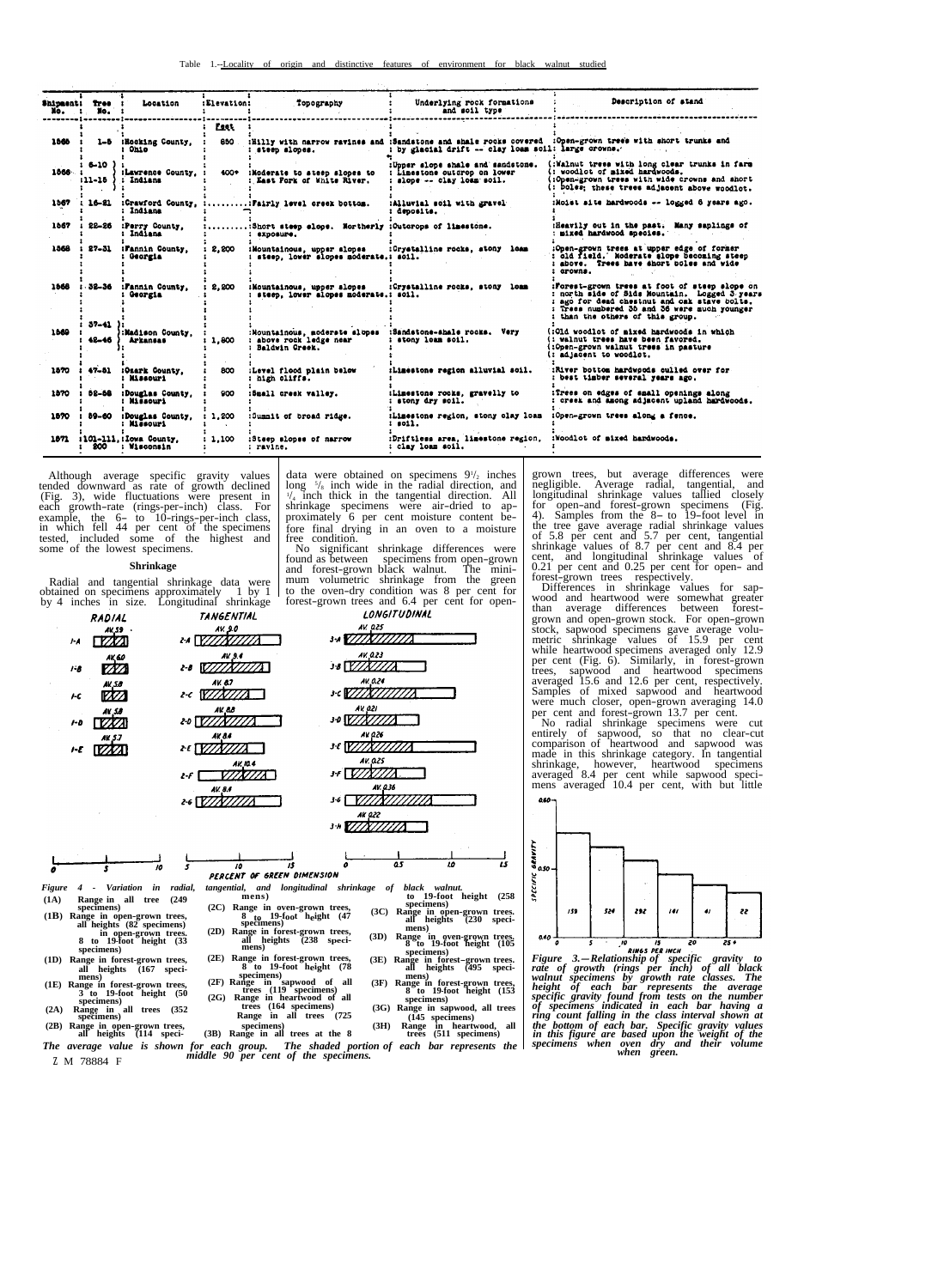

difference in the extreme limits of the range for tangential shrinkage between the two portions of the tree. On the other hand, sapwood had by far the higher values for longitudinal<br>shrinkage, averaging 0.36 per cent and with<br>a maximum of 1.23 per cent in contrast to<br>an average of 0.22 per cent in contrast to<br>on average of 0.22 per cent and a maximum<br>of 0.

Manufacturers of black walnut gunstock material stress its low ratio of radial to tangential shrinkage. Former Forest Products Laboratory values put this ratio at 1.0 to 1.36. Average values obtained in the studies here reported, which are based on many more samples, raised this ratio, putting it at 1.0 to 1.50. Maximum radial and tangential values had a ratio of 1.0 to 1.94.

Straightness of Grain<br>In neither open- nor forest-grown trees did In neither open- nor forest-grown trees did<br>undue slope of grain, either spiral or the<br>more complex interlocked type, appear to<br>present any serious problem for gunstock<br>production. Splitting tests in material from<br>differen 6 trees, 3 open-grown and 3 forest-grown, revealed a slope of spiral of more than 1 in 10 inches near the stump. At the 8- to 19-foot level, only 3 trees, all forest-grown, had slope of this degree or greater, and at greater heights no slope in excess of 0.8 inch in 10 inches was found. Spiral grain was more severe near the bark than at the pith. Table 3 gives data on slope of grain found in the tests.

**Table 3 -Spiral Grain in Black Walnut by Location in Tree** 

|                                                                                                                     | Deviation From the Verti-<br>cal in a Length of 10<br>Inches |             |  |  |  |
|---------------------------------------------------------------------------------------------------------------------|--------------------------------------------------------------|-------------|--|--|--|
| <b>Position in Tree</b><br>Near the stump                                                                           | Forest Grown Open Grown<br>(Inches)                          | (Inches)    |  |  |  |
| Near pith<br>Near bark                                                                                              | . 0.37<br>$\ldots$ .50                                       | 0.28<br>.55 |  |  |  |
| ٠<br>Difference and the communications of the series of the series of the series of the series of the series of the | - 12                                                         | .27         |  |  |  |
| 70005                                                                                                               |                                                              |             |  |  |  |

**Z M 78885 F** 

*wood and heartwood of each surface at all heights in open-grown and forest-grown black walnut trees tested in a green condition*  End Hardness:<br>
End Hardness:<br>
End Hardness:<br>
End Hardness:<br>  $(1A)$  Total range (600 specimens)<br>
(18) Range of heartwood (481 specimens)<br>
(18) Range of heartwood (481 specimens)<br>
(38) Range of heartwood (466 specimens)<br>
(38

*The average value is shown for each group. The shaded portion of each bar represents the middle 90 per cent of the specimens.* 

| <b>8 to 19 feet</b>                                                                                                                                                                                                                  | ا2.<br>$\overline{2}$ |
|--------------------------------------------------------------------------------------------------------------------------------------------------------------------------------------------------------------------------------------|-----------------------|
|                                                                                                                                                                                                                                      |                       |
|                                                                                                                                                                                                                                      | $\mathbf{0}$          |
| 20 to 31 feet                                                                                                                                                                                                                        |                       |
|                                                                                                                                                                                                                                      | .81                   |
|                                                                                                                                                                                                                                      | .88                   |
|                                                                                                                                                                                                                                      |                       |
|                                                                                                                                                                                                                                      | .06                   |
| Above 32 feet                                                                                                                                                                                                                        |                       |
|                                                                                                                                                                                                                                      |                       |
|                                                                                                                                                                                                                                      |                       |
|                                                                                                                                                                                                                                      |                       |
| $\mathbf{r}$ and $\mathbf{r}$ are the set of the set of the set of the set of the set of the set of the set of the set of the set of the set of the set of the set of the set of the set of the set of the set of the set of the set |                       |
|                                                                                                                                                                                                                                      |                       |

Interlocked grain was present just above the stump in 11 trees. This is a type of growth in which the fibers are inclined in one direction in a number of rings of annual

growth, then gradually reverse and are in-<br>clined in the opposite direction in succeeding<br>manufactured in the opposite direction in succeeding enned in the opposite uncertuin in successuing<br>growth layers, en reverse again. At the 8-<br>to 19-foot level, 3 forest-grown and 2 open-<br>grown trees showed a reversal in direction of<br>spiral from near the center to the bark s

**Crook**  Tests of specimens containing approximate ly half sapwood and half heartwood demon strated that gunstocks manufactured of both sheartwood and sapwood at a moisture content of 7 to 8 per cent may be expected to develop crook when exposed to high humidi-<br>ties. Of 51 such specimens, which were 9% inches long and  $\frac{1}{4}$  inch by  $\frac{5}{8}$  inch in cross section, 44 developed crook ranging from 0.02 to 0.20 inch at the center and averaging 0.067 to 0.20 men at use einer and averaging 0.007<br>inch when dried from the green to the oven-<br>dry condition. To determine how much these<br>crooked specimens would straighten under<br>conditions which would cause them to re-<br>absorb m F. At the end of that time the average de flection for all had decreased to 0.045 inch, a reduction of nearly 33 per cent, but 10 remained unchanged.

Further to illustrate the tendency in heart-wood-sapwood pieces to crook when exposed to changing moisture conditions, a piece 2 by  $2^{1/4}$  inches by 4 feet was cut from the edge of a plank which had crooked during kiln-6 months to 80 degrees F. and 80 per cent relative humidity. At the end of that time, the sap face crook had been reduced to 0.2 inch but the heart face had crooked 0.1 inch, he amount lost by the sap face.

# **Hardness**

Hardness is particularly important in woods which are continuously subjected to surface wear and indentation. Gunstocks in military use may be considered to require such a property in fairly high degree. On the other hand, since hardness varies closely with specific gravity and, therefore, with weight, a reasonable compromise between hardness and weight requirements must be made if the over-all weight of a gun is to be kept as low as possible. Experience would seem to indi-<br>cate that black walnut offers such a desirable combination of weight and wearing qualities. Hardness is measured by the force required

Table 2.--Range in ages and diameters and average rings per inch and specific graviety values of heartwood and sapwood at different heights in trees and average for tree group representing different black walnut stands

| Tree.            | .<br>Not. in ages : brash ins tree : Rumber: Rings : Specific:Humber: Rings : Specific:Humber: Rings : Apecific:Thumber: Rings : Apecific:Thumber: Rings : Apecific: Paul : Rings : Apecific:<br>  of :per inchighavity : of :per in | <b>IPance in :</b><br>Range :diameter: Moight : |                                   | <b>Beartwood</b><br>$(100$ percent)                         |                            | <b>Bapvood</b><br>(Over 90 percent)   |                         |                         | Mixed heartwood<br>and sapycod       |                                   |                                      | Average at<br>given height                        |                                                |                                                           | Average by groun                |            |      |       |
|------------------|--------------------------------------------------------------------------------------------------------------------------------------------------------------------------------------------------------------------------------------|-------------------------------------------------|-----------------------------------|-------------------------------------------------------------|----------------------------|---------------------------------------|-------------------------|-------------------------|--------------------------------------|-----------------------------------|--------------------------------------|---------------------------------------------------|------------------------------------------------|-----------------------------------------------------------|---------------------------------|------------|------|-------|
|                  |                                                                                                                                                                                                                                      |                                                 |                                   | $t$ tasts $t$                                               |                            |                                       | stests :                |                         | $\cdot$                              | steets :                          |                                      | $\ddot{\phantom{a}}$                              | : tests :                                      |                                                           |                                 | $$ $$      |      |       |
|                  | Xeara                                                                                                                                                                                                                                | <b>Links</b><br>$\mathbf{r}$                    | Zeet.                             |                                                             |                            |                                       |                         |                         |                                      |                                   |                                      |                                                   |                                                |                                                           |                                 |            |      |       |
| 1. 6             | 57-72                                                                                                                                                                                                                                | 10.80                                           | $3 - 2$<br>$2 - 12$<br>л.<br>24   | 26<br>$\mathbf{r}$<br>30<br>$\cdot$<br>٠<br>$\cdot$         | 7.3<br>7.6<br>9.5          | 0.078<br>х<br><b>.M2</b><br>٠<br>.540 | $\cdot$                 | 4:19.5:                 | 0.482:                               | 10<br>16                          | 80.0<br>16.2<br>$\mathbf{1}$<br>21.0 | 0.472<br>.497:<br>.406                            | 36<br>60<br>٠                                  | 10.0<br>×<br>$\mathbf{r}$<br>11.0<br>$\mathbf{r}$<br>15.2 | 0.540<br>.688<br>.522           | ۵۵.        | 11.3 | 0.536 |
| $-10$            | 91-104 : 15-20                                                                                                                                                                                                                       |                                                 | $2 - 2$<br>18-16<br>26-46         | 94<br>22<br>$\mathbf{r}$<br>26<br>$\mathbf{r}$              | 9.7<br>9.5<br>9.8          | .618<br>-488<br>.813                  | 2<br>٠                  | 14.5<br>10.8<br>и.      | .479<br>.487<br>$\ddot{\phantom{a}}$ | 10<br>×<br>12<br>×                | 16.0<br>22.1<br>22.8                 | .468<br>- 459<br>.470                             | 34<br>32<br>42                                 | 11.5<br>13.4<br>$\cdot$<br>14.5<br>$\mathbf{r}$           | .504<br>-479<br>.498            | 108<br>1   | 13.2 | . 484 |
| $11 - 18$        | $43 - 76$                                                                                                                                                                                                                            | $: 14-18$                                       | $1 - 2$<br>10-18<br>24.27         | 96<br>21<br>$\ddot{\phantom{a}}$<br>6<br>$\mathbf{z}$       | 7.6<br>0.8<br>9.2          | .567<br>-668<br>.672                  | ٠                       | 28.0<br>21.0<br>$\cdot$ | .424<br>.468<br>-1                   | 12                                | 16.1<br>10.3<br>17.2                 | .027<br>.521<br>.540                              | 36<br>37<br>$\cdot$<br>12                      | 10.4<br>11.9<br>$\mathbf{r}$<br>13.2                      | .167<br>-540<br>. 666           | 84         | 11.5 | , 663 |
| 16-81 :          | $6 - 90$                                                                                                                                                                                                                             | $13 - 10$                                       | $1 - 6$<br>12-14<br>28-36         | 24<br>m<br>22<br>$\bullet$                                  | 1.10.5<br>1, 10.1<br>9.7   | .642<br>.501<br>.617                  | э<br>÷<br>٠<br>٠        | 14,3<br>15.9<br>23.0    | .616<br>.501<br>$-400$               | ۵<br>13<br>٠                      | 13.4<br>14.9<br>٠.<br>15.4           | , 491<br>.480:<br>. 498<br>÷                      | 36<br>$\mathbf{r}$<br>34<br>38<br>×            | 11.6<br>12.1<br>л.<br>12.7                                | .527<br>-406<br>.806<br>$\cdot$ | 108        | 17.1 | - 610 |
| 22-26            | 63-94                                                                                                                                                                                                                                | $11 - 16$<br>٠                                  | $1 - 2$<br>$12 - 14$<br>23-28     | 16<br>16<br>11                                              | 11.1<br>: 11.6<br>1.10.5   | .562<br>.514<br>-919                  | ٠<br>٠<br>1             | 14.0<br>15.0<br>17.5    | .823<br>.805<br>. 495                | $\mathbf{1}$<br>ь<br>$\mathbf{r}$ | 11.5<br>15.2<br>14.2                 | .547<br>÷<br>.629<br>$\mathbf{r}$<br>.634         | ٥â<br>٠<br>26<br>$\mathbf{r}$<br>22<br>$\cdot$ | 11.6<br>15.0<br>12.7                                      | . 545<br>. 618<br>.623          | 74         | 12.4 | . 668 |
| 27-31            | 52-54                                                                                                                                                                                                                                | 13-18<br>$\mathbf{r}$<br>$\mathbf{1}$           | $1 - 3$<br>$10 - 10$<br>$80 - 84$ | 22<br>23<br>٠<br>10<br>$\mathbf{r}$                         | 4.7<br>4.5<br>4.7          | - 556<br>.680<br>546                  | $\mathbf{r}$<br>$\cdot$ | 9.9<br>11.2<br>9.0      | .508.<br>.477<br>- 511               | п.<br>$\mathbf{r}$<br>٠           | 12.5<br>8.9<br>8.2                   | . 490<br>.006<br>- 1<br>.008<br>$\mathbf{z}$      | 31<br>33<br>$\mathbf{r}$<br>١ŝ                 | 6.4<br>6.5<br>6.4                                         | .541<br>.010<br>.528            | âb         | 6.4  | .628  |
| 32-34            | 104-120*: 17-22<br>×                                                                                                                                                                                                                 | t.                                              | $2 - 7$<br>18-16<br>20-62<br>ı    | ۰<br>10<br>29<br>٠                                          | 1.16.7<br>1, 25, 2<br>14.0 | . 476<br>468<br>. 615                 | $\cdot$                 | 27.0                    | $-479$                               | 13                                | 25.5<br>23.0<br>24.1                 | . 436<br>٠<br>- 448<br>.466                       | 13<br>14<br>42<br>$\overline{1}$               | 28.7<br>17.4<br>17.6                                      | . 463<br>. 462<br>- 497         |            |      |       |
| 35.36<br>$\cdot$ | $42 - 45$                                                                                                                                                                                                                            | 1 10 11                                         | $2 - 14$<br>80-29<br>٠            | ٠                                                           | 6.6<br>5.8<br>7.8          | -580<br>.620<br>. 634                 | $\mathbf{r}$            | 13.9<br>$\cdot$<br>19.5 | .618<br>.492 .                       |                                   | 16.9<br>18.9<br>17.5                 | .560<br>.489<br>$\mathbf{r}$<br>-917<br>$\cdot$   | 12<br>8<br>×                                   | 9.8<br>11.9<br>÷.<br>12.0                                 | . 559<br>.504<br>.619           | $^{\circ}$ | 15.8 | - 401 |
| 37.41            | 83-66                                                                                                                                                                                                                                | $: 12 - 18$<br>$\cdot$                          | 12-10<br>23.54                    | 24<br>20<br>1<br>19<br>٠                                    | 6.7<br>7.6<br>7.5          | .678<br>.125<br>. 653                 | ı                       | 18.8<br>18.9<br>18.0    | - 492<br>$-494$<br>. 524             | ā                                 | 12.6<br>14.6<br>14.3                 | .638<br>.004<br>÷<br>.606<br>$\cdot$              | 37<br>30<br>×<br>29                            | 8.4<br>10.0<br>10.3                                       | .560<br>. 518<br>559            | 96         | 9.5  | . 640 |
|                  | 45-68                                                                                                                                                                                                                                | $12 - 16$                                       | $1-2$<br>$10 - 16$<br>20-25       | 21<br>ïä<br>10<br>1                                         | 7.4<br>7.8<br>7.4          | .622<br>.586<br>574                   |                         | 12.2<br>15.0<br>15.6    | .662<br>$-536$<br>.547 :             | А                                 | 11.0<br>12.5<br>17.5                 | -560<br>- 1<br>556<br>$\cdot$<br>. 558<br>$\cdot$ | 31<br>$\mathbf{30}$<br>18                      | 8.7<br>9.7<br>11.0                                        | .601<br>. 559<br>560            | 79         | 9.6  | -674  |
| $47 - 51$        | 43-72<br>÷                                                                                                                                                                                                                           | 11-14                                           | $1 - 2$<br>12-15<br>21-40         | 20<br>$\mathbf{r}$<br>14<br>$\ddot{\phantom{a}}$<br>22<br>٠ | 8.2<br>9.6<br>7.6          | $-518$<br>$-470$<br>٠<br>.492         | 8<br>Ł<br>а             | 33.0<br>16.2<br>16.9    | .478<br>. 456<br>- 436               | 2<br>2<br>$\mathbf{r}$<br>٨       | 17.0<br>11.6<br>11.0                 | .460:<br>. 470<br>÷<br>. 483<br>$\cdot$           | 20<br>22<br>×<br>36<br>×                       | 9.6<br>11.5<br>10.2                                       | .503<br>- 466<br>. 478          | 68         | 10.3 | - 484 |
| 52.66            | $41 - 83$<br>$\cdot$                                                                                                                                                                                                                 | 12-24<br>٠                                      | $1 - 5$<br>$8 - 18$<br>81-39      | 35<br>33<br>п.<br>17<br>$\mathbf{r}$                        | 0.9<br>9.7<br>10.1         | .555<br>. 622<br>.639                 | 11<br>13<br>,           | 11.6<br>13.4<br>11.6    | .477<br>. 661<br>.495                | 2<br>6                            | 10.6<br>9.5<br>10.5                  | .506<br>.504<br>×<br>. 48u                        | $^{60}$<br>48<br>÷<br>30<br>٠                  | 9.6<br>10.7<br>10.6                                       | -620<br>. 505<br>.510           | 120        | 10.1 | .614  |
| 59-60            | id-48                                                                                                                                                                                                                                | $15 - 16$                                       | ı<br>9.17                         | 16<br>×                                                     | 4.7<br>6.4                 | .684<br>539                           | ×                       | a.o<br>12.0             | .516<br>.523                         | ь                                 | 10.6                                 | .506<br>$\cdot$                                   | 14                                             | 5.6<br>0.3                                                | .566<br>.527                    | 56         | 6.6  | . 581 |
| $101 +$          | 26-70                                                                                                                                                                                                                                | $: 10 - 16$                                     | $1 - 1$<br>$9 - 12$               | 40<br>×<br>86<br>$\cdot$                                    | 6.6<br>7.2                 | .539<br>.514                          | ۰                       | 8.4<br>9.4              | $-014$<br>. 496                      | ٠<br>÷                            | 10.9<br>9.9                          | .507<br>×<br>. 496<br>$\cdot$                     | ъè<br>42                                       | 7.5<br>612                                                | .530<br>$-500$                  | 100        | 7.8  | .620  |